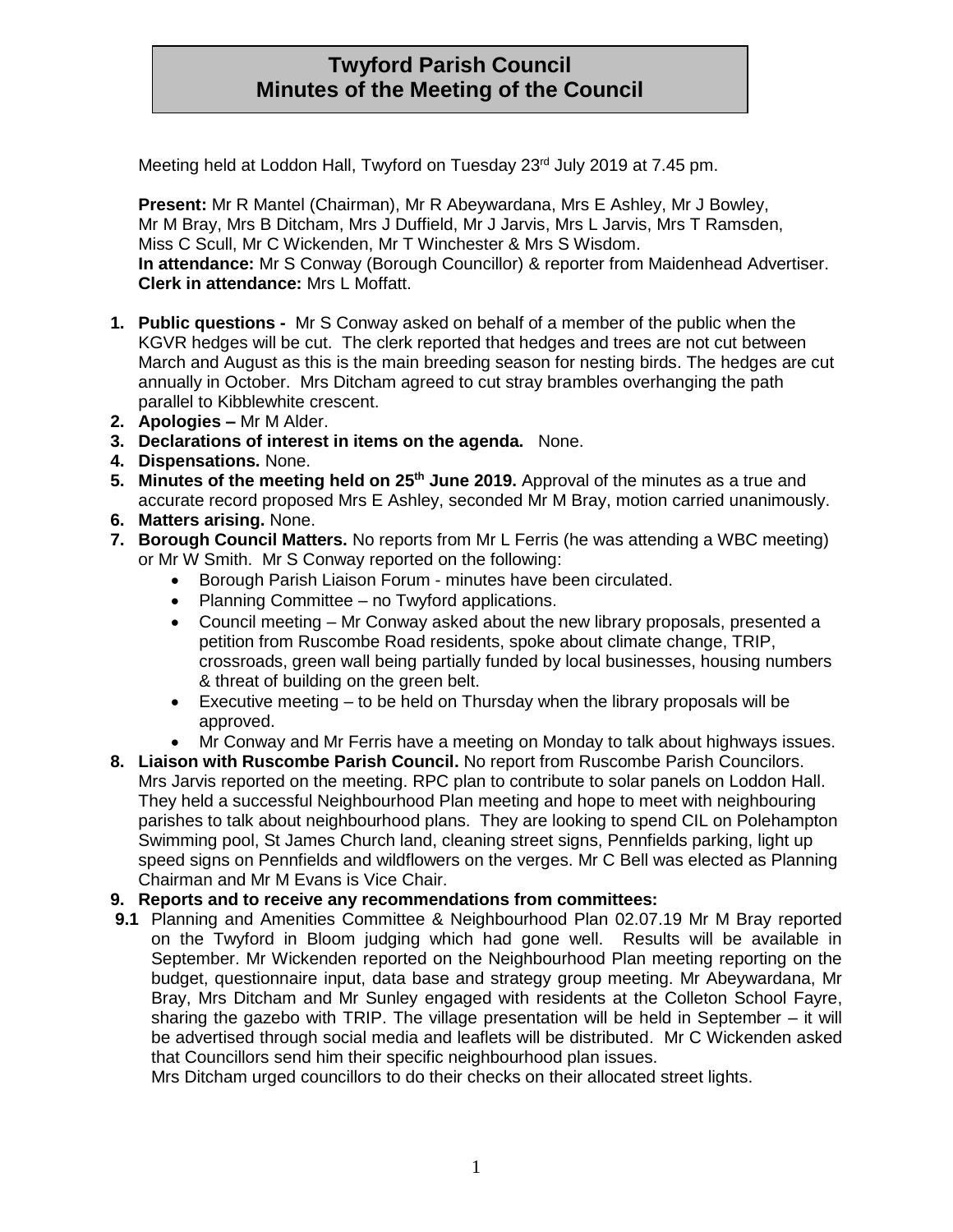**9.2** Parish Lands Committee 09.07.19 Mr J Bowley reported on the meeting highlighting items 7.2 & 8.01.

The committee **RECOMMEND to Full Council** purchase of 50m of tree lights at a cost of £190.89. Motion carried unanimously.

The committee **RECOMMEND to Full Council** purchase of Stanlake Meadow gate signs at a cost of £268.84. Motion carried unanimously.

**9.3** Finance and General Purposes Committee 16.07.19 Mr T Winchester reported that a number of items are awaiting purchase subject to sufficient funds on the credit card. He highlighted items 8 and 11 from the minutes.

The committee **RECOMMEND to Full Council** approval of the Disciplinary procedure policy with no amendments. Motion carried unanimously.

The committee **RECOMMEND to Full Council** approval of the Equal Opportunities policy with no amendments. Motion carried unanimously.

The committee **RECOMMEND to Full Council** approval of the updated Health and Safety policy. Motion carried unanimously.

The committee **RECOMMEND to Full Council** approval of the updated Data Protection policy. Motion carried unanimously.

The committee **RECOMMEND to Full Council** approval of the Pension Fund policy with no amendments. Motion carried unanimously.

**9.4** Fete Committee 23.07.19 – Mr M Bray reported that the committee will be engaging the services of a fete announcer, purchasing tables and on the look out for stray road cones to stop parking at the entrances.

# **10. Other representatives reports**

- **10.1**Borough Parish Liaison Forum 01.07.19 minutes have been circulated.
- **10.2** Community Hub no meeting. Polehampton Charities have approved leasing the Old Boys School to Wokingham Borough Council for the purposes of a library. This is not the community hub that has previously been discussed.
- **10.3** Meet your councillor session (TR & MB) 13.07.19 5 residents attended asking questions on the Borough Councillors, NHS and Twyford in Bloom. There are no items to follow up.
- **10.4** Twyford Together Awards 15.07.19 Mr Bowley reported that this was well attended and Peter Tate was delighted to be the recipient of the Twyford Citizen of the Year award.
- **10.5**Age Concern AGM 17.07.19 Mrs T Ramsden reported that the AGM was well attended and the new president is Suzy Watt. Last year Age Concern had a £3,000 surplus due to community support. They receive £20,000 from the Age Concern shop and David Brownlow is a generous donator. Jackie Watts spoke about being a first responder in her spare time and are three others in the area.

## **11. Clerk's report**

- Reports of horses being exercised on KGVR
- Clerks met with Castle Royle and Barnes fitness to plan the fete obstacle course additional helpers are required.
- The Twyford in Bloom judges were impressed with the wildflower area at KGVR and maintenance of Parish Lands. They were pleased with the Parish Council input and Gordon Storey has expressed an interest in the Council leading the bloom next year. The clerk suggested those involved with bloom get together for a debrief.
- Staff holidays have been booked over the summer and so councillors will be receiving a reduced service.
- A meeting with the website designers is planned and items to be added to the site are policies, a 'report it' tab, members area and TRIP information / presentation.
- A TRELLO board has been shared with councillors with agreed actions.
- Reminder of Councillor training dates Tuesday 15th October & Tuesday 19th November 7-9:30pm Loddon Hall.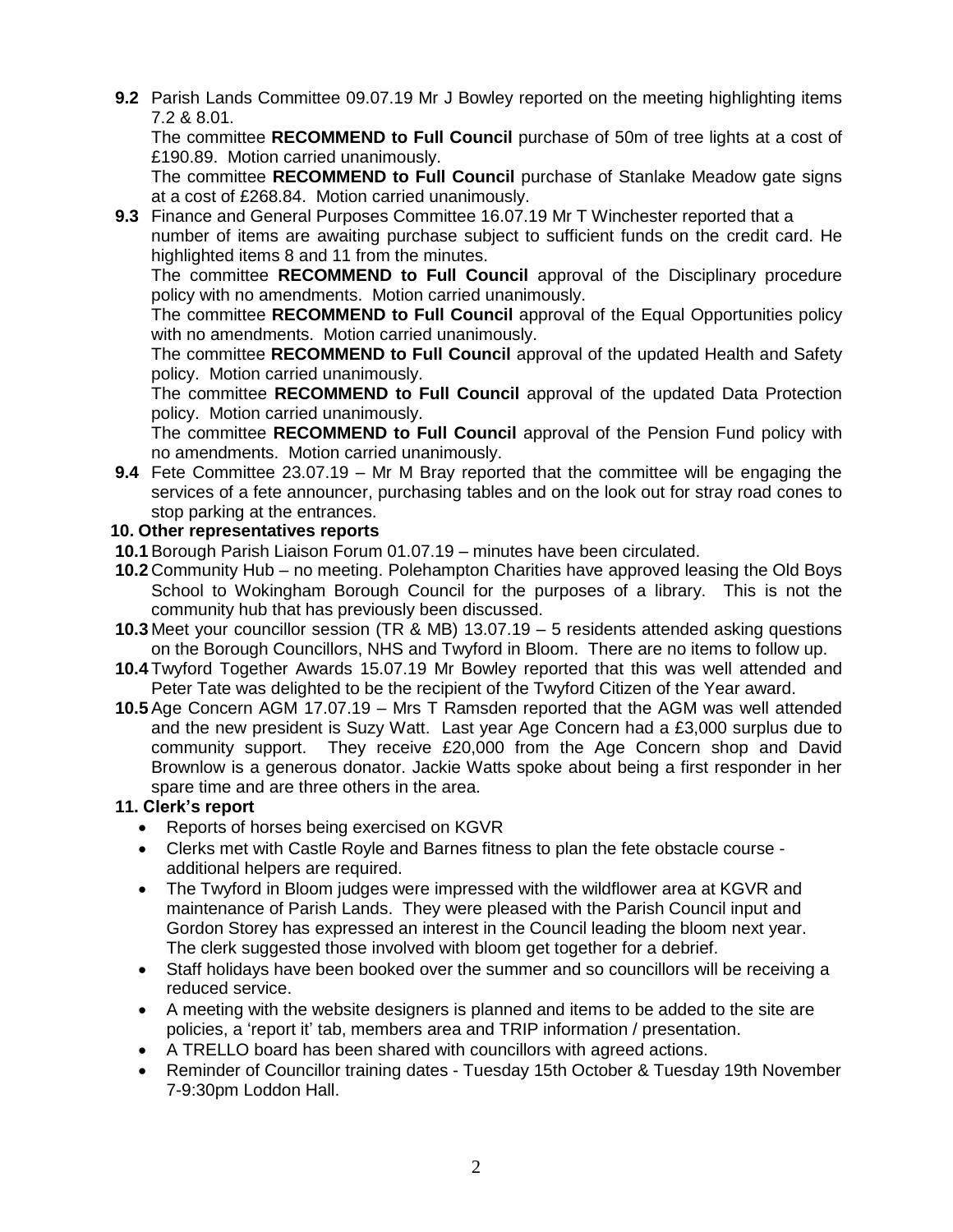# **12. Lean and green activities.**

Twyford Parish Council to consider actions as follows:

- 1) To pass a resolution to support the journey to Twyford's plastic free status, committing to plastic free alternatives and plastic-free initiatives within the parish. Proposed Mr T Winchester, seconded Mrs B Ditcham to **RECOMMEND to Council** that Twyford Parish Council support the journey to Twyford's plastic free status, committing to plastic free alternatives and plastic-free initiatives within the parish. Motion carried unanimously.
- 2) To elect a stakeholder as TPC's representative on the TRIP committee Proposed Mr T Winchester, seconded Mr C Wickenden to **RECOMMEND to Council** to nominate Mrs T Ramsden as the Council's TRIP representative. Motion carried unanimously.
- 3) To request TPC Fete stall holders to be plastic free. Proposed Mrs B Ditcham, seconded Mr T Winchester to **RECOMMEND to Council** to request that all users of Twyford Parish Council land and amenities use alternatives to minimise the use of plastic. Motion carried unanimously.
- 4) To encourage use of ecobricks and find uses for them in the village ie benches. There were no proposals.

Mr R Abeywardana asked the Council to be at the forefront of these initiatives and to consider the idea of an ecobrick planter, to think carefully and not strike off the idea.

# **13. To consider setting up a Twyford Green Taskforce, less duplication and a**

**Cleaner Greener Twyford.** Mr R Abeywardana asked the Council to consider a Green Taskforce. The group would work with Piggott School pupils incentivised by the Duke of Edinburgh Scheme to partake in clean and green activities. It would avoid duplication and become the umbrella group, working together pushing forward more powerfully. Twyford in Bloom would plan themes with the history society that the D of E pupils could work on. Mr Abeywardana is keen to present the idea to pupils at The Piggott School.

Mrs Ditcham will put Mr Abeywardana in contact with organisations already working on projects and with Mr Yeadon who is working with Piggott pupils on interview skills. Agreed to take further at the September Planning and Amenities meeting.

## **14. Items to be discussed at the next meeting** – no items.

- **15. Correspondence (circulated to councillors by email):**
- 15.1 The Chain Newsletter (circulated 21.06.19). Noted.
- 15.2 NALC Annual Conference (circulated 21.06.19) Noted.
- 15.3 Borough Parish Liaison Forum 1 July 2019 (circulated 24.06.19) Noted.
- 15.4 RPC meeting 3rd July 2019 agenda and June minutes (circulated 28.06.19) Noted.
- 15.5 Action for All E-Bulletin $\Box$  June (circulated 28.06.19) Noted.
- 15.6 Wokingham Borough Libraries Newsletter July 2019 (circulated 28.06.19) Noted.
- 15.7 Borough Parish Liaison Forum 01.07.19 (circulated 04.07.19) Noted.
- 15.8 WBC News Release: New library in the pipeline for Twyford (circulated 17.07.19) Noted.
- 15.9 WBC Have Your Say leaflets Noted.
- 15.10 WBC News magazine summer issue Noted.
- **16. List of authorised payments** list dated 23.07.19. Approval proposed Mr J Jarvis, seconded Mr C Wickenden. Motion carried unanimously.

#### **17. Dates of meetings:**

## **All meetings 7:45pm at Loddon Hall unless noted otherwise.**

| Neighbourhood Plan Sub Committee 7pm     | 06.08.19 |
|------------------------------------------|----------|
| <b>Planning and Amenities Committee</b>  | 06.08.19 |
| <b>Twyford Village Fete</b>              | 17.08.19 |
| (7pm Stanlake Pavilion)                  |          |
| Neighbourhood Plan Working Group meeting | 02.09.19 |
| (7:30 pm Stanlake Pavilion)              |          |
| Neighbourhood Plan Sub Committee 7pm     | 03.09.19 |